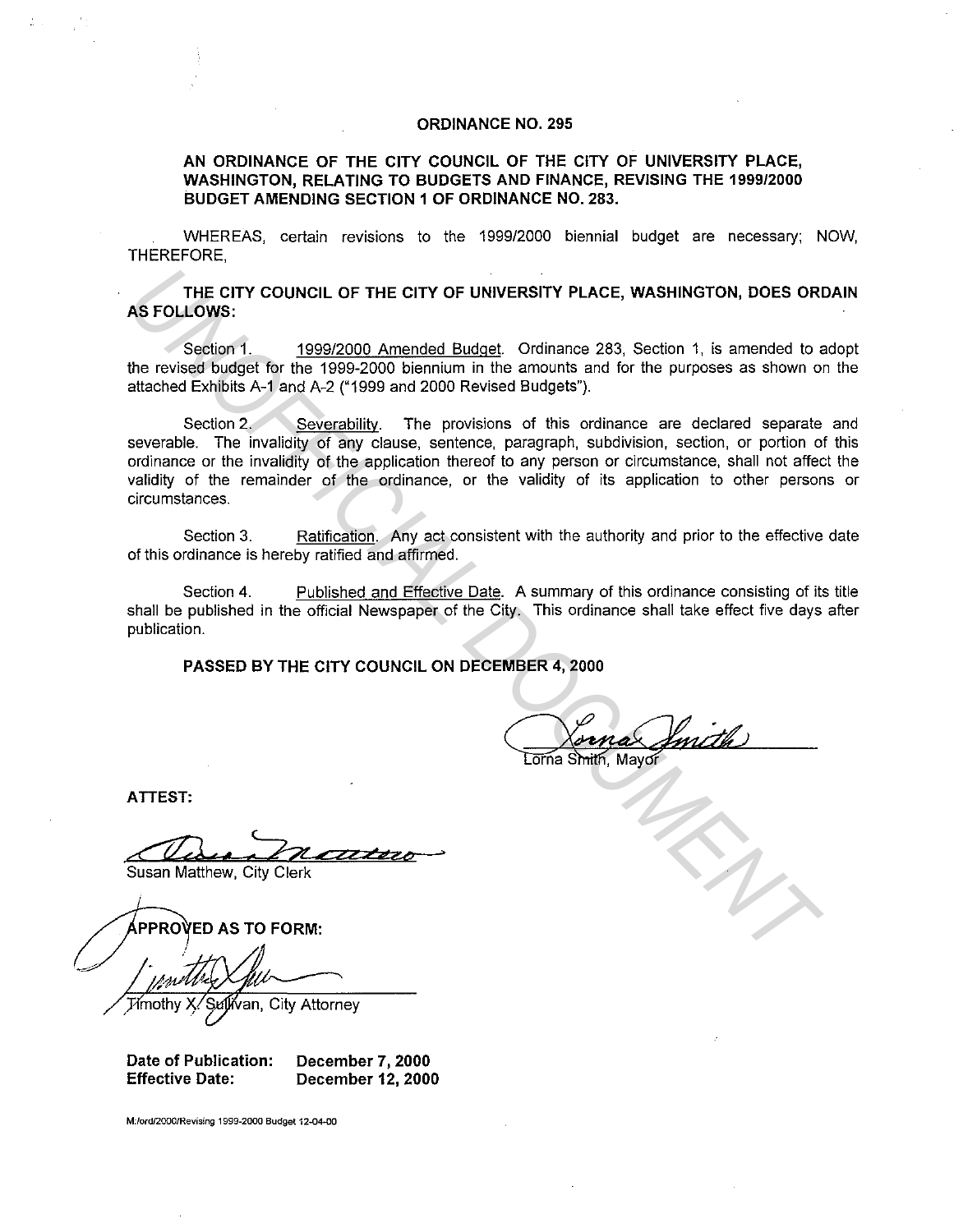## EXHIBIT A-1<br>CITY OF UNIVERSITY PLACE 1999 Revised Budget

 $\mathcal{A}$ 

 $\mathcal{L}$ 

|                        |                                                  | <b>REVENUES</b>       |      |            |                               | <b>EXPENDITURES</b> |                          |                |                          |
|------------------------|--------------------------------------------------|-----------------------|------|------------|-------------------------------|---------------------|--------------------------|----------------|--------------------------|
|                        |                                                  | & OTHER               |      |            |                               | & OTHER             |                          | <b>ENDING</b>  |                          |
|                        | <b>FUND</b>                                      | <b>SOURCES</b>        |      |            |                               | USES:               |                          | <b>BALANCE</b> |                          |
| <b>Operating</b>       |                                                  |                       |      |            |                               |                     |                          |                |                          |
| General                |                                                  |                       |      |            |                               |                     |                          |                |                          |
| 001                    | General                                          | $11,421,340$ \$<br>s. | $-5$ | 11,421,340 | 11,083,364 \$<br>$\mathbf{s}$ | $-3$                | 11,083,364               | $\mathbf{S}$   | 337,976                  |
| <b>Special Revenue</b> |                                                  |                       |      |            |                               |                     |                          |                |                          |
| 101                    | Street                                           | 1,364,445             |      | 1,364,445  | 1.364,445                     |                     | 1,364,445                |                |                          |
| 102                    | <b>Arterial Street</b>                           | 237,724               |      | 237,724    | 237,724                       |                     | 237,724                  |                |                          |
| 103                    | Real Estate Excise Tax                           | 759,470               |      | 759,470    | 759,470                       |                     | 759,470                  |                |                          |
| 120                    | Path & Trails                                    | 14,602                |      | 14,602     | $\overline{\phantom{a}}$      |                     | $\blacksquare$           |                | 14,602                   |
| 140                    | Surface Water Mgmt                               | 1,343,483             |      | 1,343,483  | 1,343,483                     |                     | 1,343,483                |                | $\overline{\phantom{a}}$ |
| 188                    | Strategic Reserve                                | 553,029               |      | 553,029    | $\blacksquare$                |                     | $\overline{\phantom{a}}$ |                | 553,029                  |
|                        | <b>Sub-total Special Revenue</b>                 | 4,272,753             |      | 4,272,753  | 3.705,122                     |                     | 3.705,122                |                | 567,631                  |
| <b>Debt Service</b>    |                                                  |                       |      |            |                               |                     |                          |                |                          |
| 201                    | Debt Service                                     | 927,668               |      | 927,668    | 927,668                       |                     | 927,668                  |                |                          |
|                        | <b>Sub-total Debt Service Funds</b>              | 927,668               |      | 927,668    | 927,668                       |                     | 927,668                  |                |                          |
|                        |                                                  |                       |      |            |                               |                     |                          |                |                          |
|                        | Total Operating                                  | 16,621,761            |      |            |                               |                     | 15,716,154               |                | 905,607                  |
|                        |                                                  |                       |      | 16.621,761 | 15,716,154                    |                     |                          |                |                          |
| Capital Improvement    |                                                  |                       |      |            |                               |                     |                          |                |                          |
| 301                    | Parks CIP                                        | 1,132,583             |      | 1,132,583  | 1,073,785                     |                     | 1,073,785                |                | 58,798                   |
| 302                    | Public Works CIP                                 | 5,682,463             |      | 5,682,463  | 4,668,913                     |                     | 4,668,913                |                | 1,013,550                |
| 303                    | 1996 Bond Construction                           | 1,175,777             |      | 1,175,777  | 1,175,777                     |                     | 1,175,777                |                |                          |
|                        | Sub-total CIP                                    | 7,990,823             |      | 7,990,823  | 6,918,475                     |                     | 6,918,475                |                | 1,072,348                |
| Internal Service       |                                                  |                       |      |            | $\overline{\phantom{a}}$      |                     |                          |                |                          |
| 50                     |                                                  | 330,352               |      | 330,352    | 127,350                       |                     | 127,350                  |                |                          |
| 502                    | Fleet & Equipment<br><b>Information Services</b> | 1,122,883             |      | 1,122,883  | 795,818                       |                     | 795,818                  |                | 203,002<br>327,065       |
| 505                    |                                                  | 244,245               |      | 244,245    |                               |                     | 244,245                  |                |                          |
| 506                    | Property Management<br>Risk Management           | 153,138               |      | 153,138    | 244,245<br>123,445            |                     | 123,445                  |                | 29,693                   |
|                        | Sub-total Internal Service                       | 1,850,618             |      | 1,850,618  | 1,290,858                     |                     | 1,290,858                |                | 559,760                  |
| Non-Annually Budgeted  |                                                  | $\sim$                |      |            |                               |                     |                          |                |                          |
| 621                    | Curran Apple Orchard Donations                   | 6,313                 |      | 6,313      | 6,313                         |                     | 6,313                    |                |                          |
| 150                    | Donations                                        | 10,000                |      | 10,000     |                               |                     | $\bullet$                |                | 10,000                   |
|                        | <b>Sub-total Non-Annually Budgeted</b>           | 16,313                |      | 16,313     | 6,313                         |                     | 6,313                    |                | 10,000                   |

 $\sim$ 

 $\mathbf{r}$